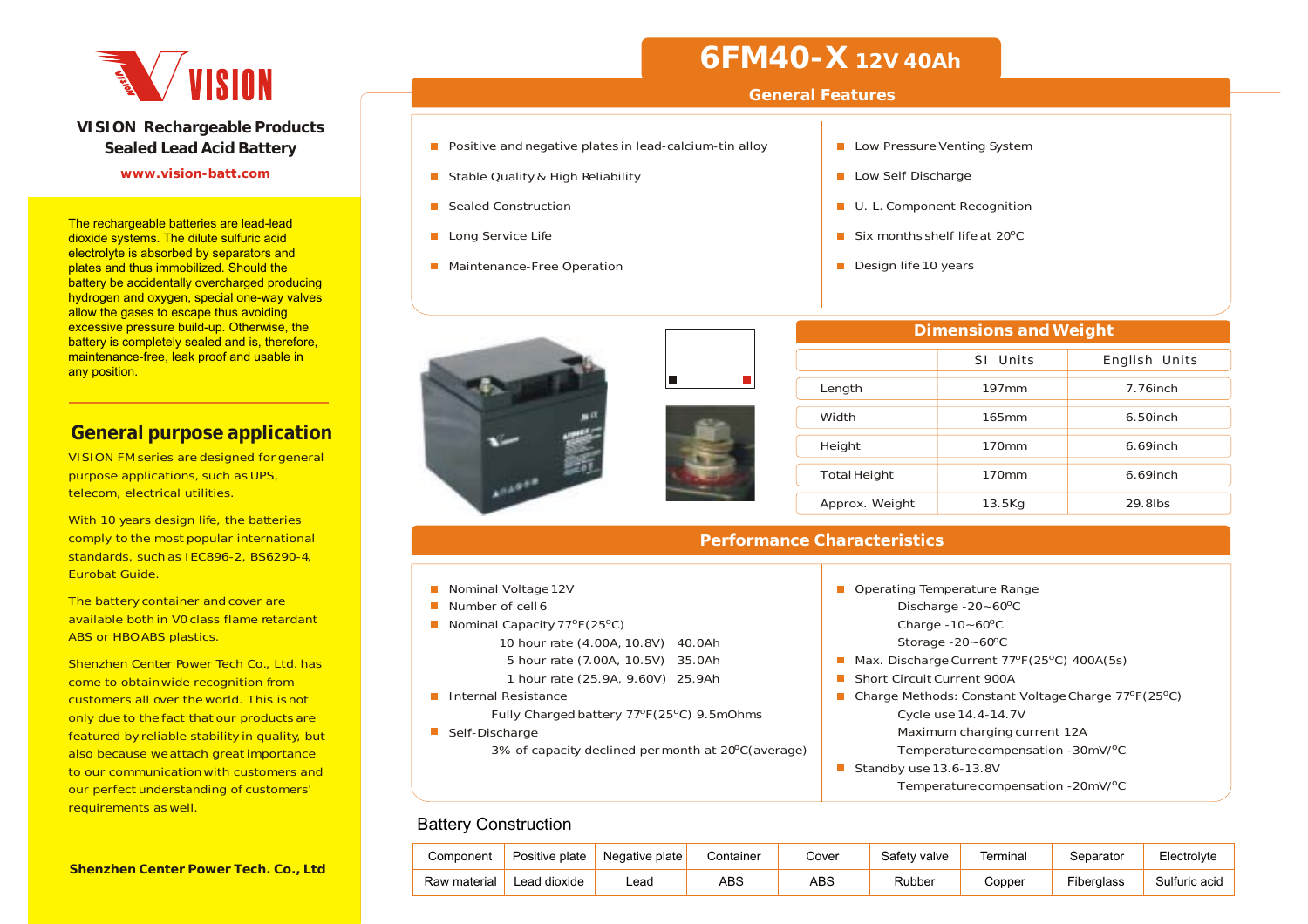

### **Discharge Data**

|                                    | Constant Current Discharge Data (Amperes at 25 °C) |      |      |      |      |      |      |      |      |      |      |                |      |      |                  |      |      |      |      |      |      |      |                 |      |      |
|------------------------------------|----------------------------------------------------|------|------|------|------|------|------|------|------|------|------|----------------|------|------|------------------|------|------|------|------|------|------|------|-----------------|------|------|
| <b>End Voltage</b><br>Per cell / V |                                                    |      |      |      |      |      |      |      |      |      |      | 1 <sup>h</sup> | 1.5h | 2h   | 2.5 <sub>h</sub> | 3h   | 4h   | 5h   | 6h   | 7h   | 8h   | 9h   | 10 <sub>h</sub> | 12h  | 24h  |
| 1.60                               | 131                                                | 93.0 | 73.3 | 57.6 | 48.3 | 42.0 | 37.4 | 34.0 | 31.3 | 29.1 | 27.4 | 25.9           | 18.3 | 14.5 | 12.2             | 10.7 | 8.60 | 7.36 | 6.33 | 5.60 | 5.05 | 4.62 | 4.28            | 3.61 | 1.87 |
| 1.65                               | 124                                                | 88.4 | 68.9 | 54.8 | 46.3 | 40.7 | 36.4 | 33.1 | 30.6 | 28.6 | 27.0 | 25.6           | 18.0 | 14.2 | 11.9             | 10.4 | 8.43 | 7.24 | 6.23 | 5.51 | 4.98 | 4.56 | 4.22            | 3.55 | 1.86 |
| 1.70                               | 119                                                | 83.7 | 66.7 | 52.8 | 44.5 | 39.0 | 35.3 | 32.6 | 30.5 | 28.4 | 26.6 | 25.2           | 17.7 | 14.0 | 11.7             | 10.2 | 8.27 | 7.11 | 6.14 | 5.45 | 4.93 | 4.53 | 4.21            | 3.52 | 1.84 |
| 1.75                               | 110                                                | 79.1 | 64.9 | 51.5 | 43.4 | 38.0 | 34.3 | 31.5 | 29.3 | 27.5 | 26.1 | 24.9           | 17.4 | 13.7 | 11.4             | 9.95 | 8.11 | 7.00 | 6.02 | 5.33 | 4.81 | 4.40 | 4.07            | 3.48 | 1.82 |
| 1.80                               | 101                                                | 71.9 | 58.7 | 47.5 | 40.8 | 36.3 | 33.1 | 30.8 | 28.9 | 26.9 | 25.2 | 23.8           | 16.8 | 13.2 | 11.1             | 9.72 | 7.90 | 6.80 | 5.87 | 5.20 | 4.70 | 4.31 | 4.00            | 3.40 | 1.79 |

|                                    | Constant Power Discharge Data (Watts per cell at 25 <sup>o</sup> C) |     |     |      |      |      |      |      |      |      |                                                                                          |      |      |                |                  |      |      |      |      |           |      |      |      |      |      |
|------------------------------------|---------------------------------------------------------------------|-----|-----|------|------|------|------|------|------|------|------------------------------------------------------------------------------------------|------|------|----------------|------------------|------|------|------|------|-----------|------|------|------|------|------|
| <b>End Voltage</b><br>Per cell / V |                                                                     |     |     |      |      |      |      |      |      |      | 50 55min   10min   15min   20min   25min   30min   35min   40min   45min   50min   55min | 1h   | 1.5h | 2 <sub>h</sub> | 2.5 <sub>h</sub> | 3h   | 4h   | 5h   | -6h  | <b>7h</b> | 8h   | 9h   | 10h  | 12h  | 24h  |
| 1.60                               | 251                                                                 | 177 | 141 | 117  | 103  | 92.9 | 83.1 | 75.7 | 70.0 | 64.2 | 59.5                                                                                     | 55.6 | 39.3 | 31.2           | 26.3             | 23.0 | 18.0 | 15.0 | 12.9 | 11.5      | 10.2 | 9.29 | 8.71 | 7.38 | 3.97 |
| 1.65                               | 233                                                                 | 163 | 128 | 105  | 91.9 | 82.9 | 74.7 | 68.6 | 63.8 | 58.8 | 54.6                                                                                     | 51.2 | 36.5 | 29.1           | 24.7             | 21.7 | 17.0 | 14.1 | 12.2 | 10.9      | 9.90 | 9.12 | 8.50 | 7.25 | 3.90 |
| 1.70                               | 215                                                                 | 155 | 124 | 102  | 89.0 | 80.3 | 71.8 | 65.5 | 60.5 | 56.4 | 53.1                                                                                     | 50.3 | 35.6 | 28.3           | 23.8             | 20.9 | 16.5 | 13.9 | 12.1 | 10.8      | 9.79 | 9.03 | 8.42 | 7.16 | 3.85 |
| 1.75                               | 198                                                                 | 148 | 120 | 98.9 | 86.2 | 77.7 | 69.8 | 63.9 | 59.3 | 55.4 | 52.2                                                                                     | 49.5 | 35.1 | 27.8           | 23.5             | 20.6 | 16.3 | 13.7 | 11.9 | 10.6      | 9.58 | 8.82 | 8.21 | 6.98 | 3.76 |
| 1.80                               | 186                                                                 | 140 | 116 | 95.5 | 83.2 | 75.0 | 67.7 | 62.3 | 58.0 | 54.2 | 51.2                                                                                     | 48.6 | 34.4 | 27.3           | 23.0             | 20.2 | 16.1 | 13.6 | 11.7 | 10.4      | 9.43 | 8.66 | 8.04 | 6.84 | 3.68 |

(Note)The above characteristics data are average values obtained within three charge/discharge cycles not the mimimum values.









Center Power Industrial Park, Tongfu Industrial District Dapeng Town, 518120 Shenzhen, China Tel: 86 755 84318088 Fax: 86 755 84318038 E-mail: sales@vision-batt.comWebsite: http://www.vision-batt.com